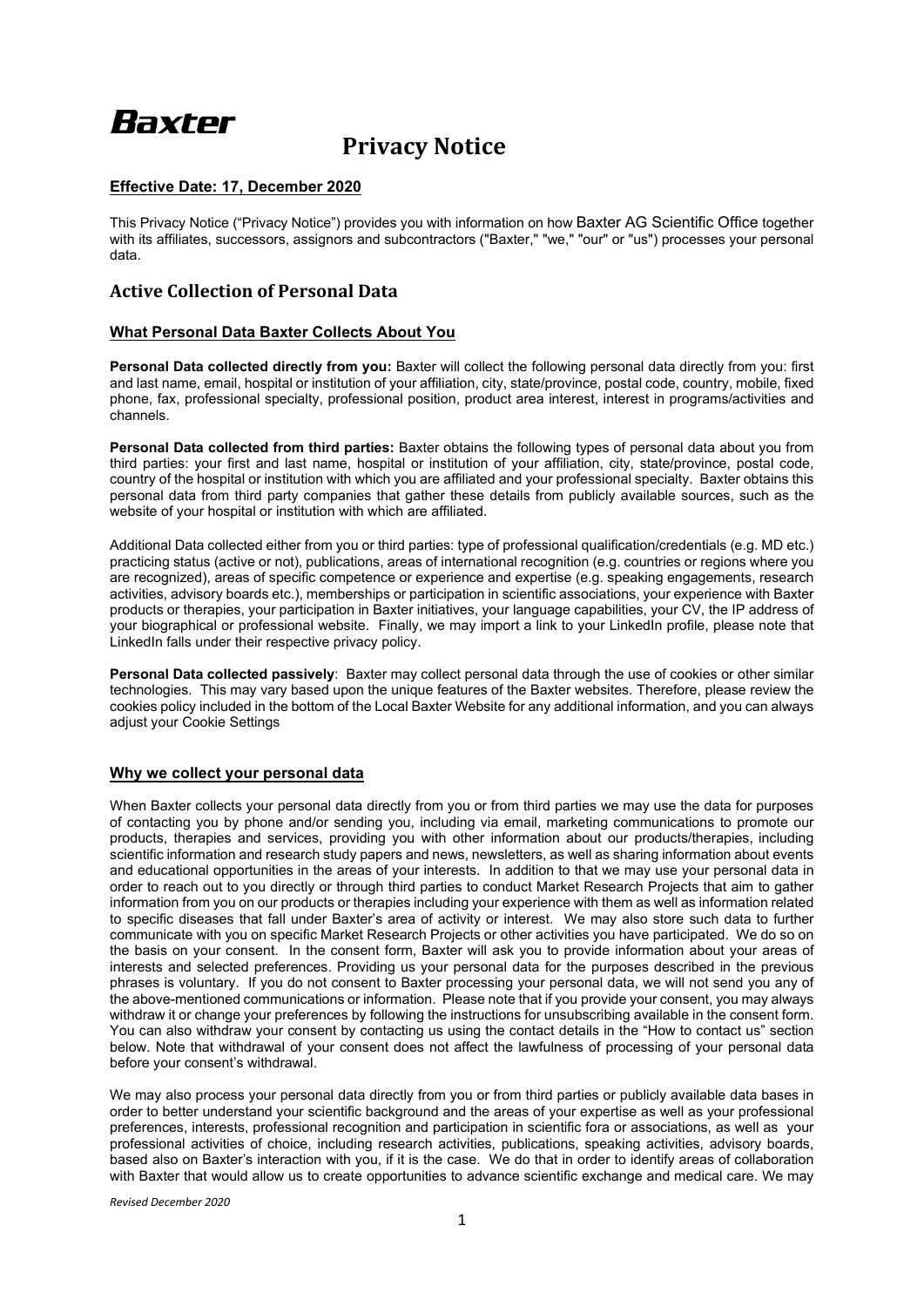also process your personal data in order to email you a survey about our collaboration. We do so on the basis of our legitimate interests in managing our relationship with you and understanding your preferences and needs.

In certain instances, we may conduct automated processing of your data for the purposes of assessing your characteristics as a healthcare professional in relation to clinical preferences, scientific and educational activities of choice. We do so on the basis on your consent. Providing us your personal data for the purposes described in the previous phrases is voluntary. Please note that if you provide your consent, you may always withdraw it by contacting us using the contact details in the "How to contact us" section below. Note that withdrawal of your consent does not affect the lawfulness of processing of your personal data before your consent's withdrawal.

We also collect your personal data from you or third parties in order to directly communicate with you, keep accurate our databases and comply with legal obligations such as without limitation adverse events reporting. We do so on the basis of our legitimate interests to manage our relationship with us, or because we have a legal obligation.

In the event that we use your personal data for other purposes, not mentioned above, we will inform you about the specific purposes and, when required, on what basis we do so, at the time we collect the personal data from you to the extent required by law.

### **With whom we may share your personal data and international data transfers**

Baxter is a global company and for the purposes outlined above, Baxter may transfer your personal data to other Baxter group companies and Baxter's service providers acting on behalf of Baxter, such as providers of IT system administration and user support services, and providers of IT tools for consent management and mailing services. These third parties are restricted from using your personal data in any way other than to provide services for us and we require them to provide an adequate level of protection for your personal data. For more information about Baxter's service providers, please contact us at privacy@baxter.com.

Some of the recipients referred to above will be located or may have relevant operations outside of your country, such as in the United States, where the data protection laws may not provide a level of protection equivalent to the laws in your country. Baxter employs measures to provide an adequate level of data protection, such as Standard Contractual Clauses as in force, ensures that all data recipients will provide an adequate level of protection for the personal data, and that appropriate technical and organizational security measures are in place to protect your personal data

If we are involved in a sale or transfer of all or some of our business assets or operations via a share or asset deal, your personal data may be transferred to the acquiring organization who shall take at least the same or higher standards of care in the treatment of your personal data. Should such a sale or transfer occur, you will be informed about this and may withdraw your consent to or - as applicable - object to the transfer of your personal data to, and processing and use of your personal data by the transferee.

#### **How long we keep your personal data**

Generally, your data will not be kept for a longer period that is legally required or justified for the purposes of the process. Additionally, your personal data will be kept for the following time periods:

- If you have given us your consent to send you marketing, commercial and related types of communications, we will keep your data until you withdraw your consent to receive these communications or until we no longer send these types of communications;
- If we have collected your personal data solely to send you the surveys mentioned herein, we will keep your contact details until you opt-out of receiving them or until we no longer need to send you such surveys, whichever happens first. As part of those surveys, we will retain your survey data for as long as you remain a customer of Baxter and we need the information to help us understand how we are performing.
- If we have collected your data indirectly, i.e. from third parties, we will keep your data until our first contact with you and further retention would be subject to your receipt of this privacy notice and/or your consent as applicable. If such contact cannot be performed within a reasonable period of time from the collection day of your data, the data will be deleted.

#### **Your rights**

In certain circumstances, local data protection laws and certain local laws (including the GDPR) give you rights with respect to your personal data. These rights differ by country/region. You can request:

• Access to or copies of your personal data, including knowing whether we hold personal data about you, and, if so, what kind and for what purposes. You can also request information about who has received your personal data.

*Revised December 2020*